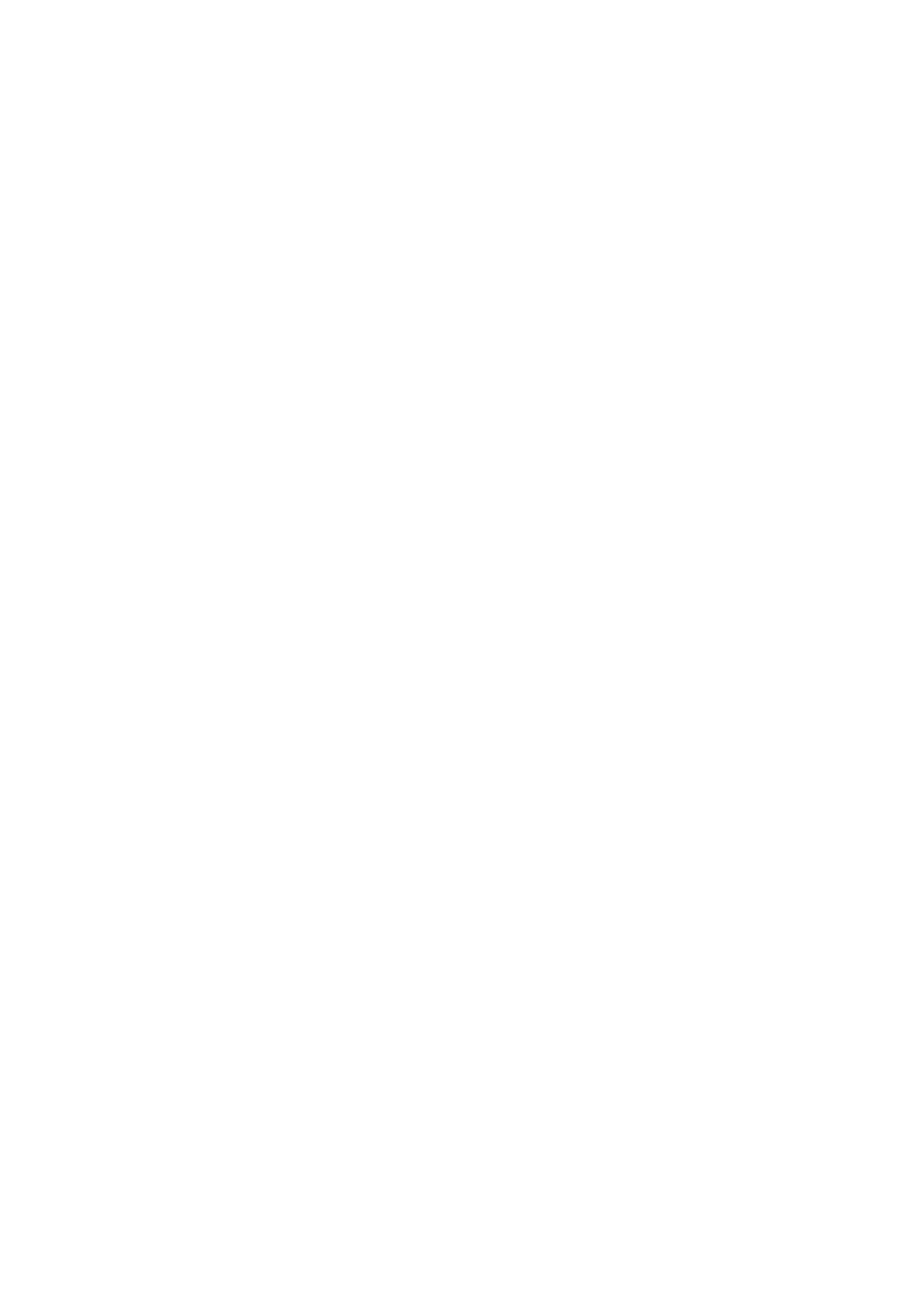### **Emily S. Weeks and Alison Collins**

*National Land Resource Centre*

*Prepared for:*

## **Waikato Regional Council**

Private Bag 3038 Waikato Mail Centre Hamilton 3240 New Zealand

### **May 2015**

*National Land Resource Centre, c/o Landcare Research, Massey University, Private Bag 11052, Palmerston North 4442, New Zealand, Ph +64 6 353 4921, Fax +64 6 353 4801, [www.nlrc.org.nz](http://www.nlrc.org.nz/)*



Landcare Research The National Land Resource Centre is supported by Landcare Research Manaaki Whenua<br>New Zealand Ltd.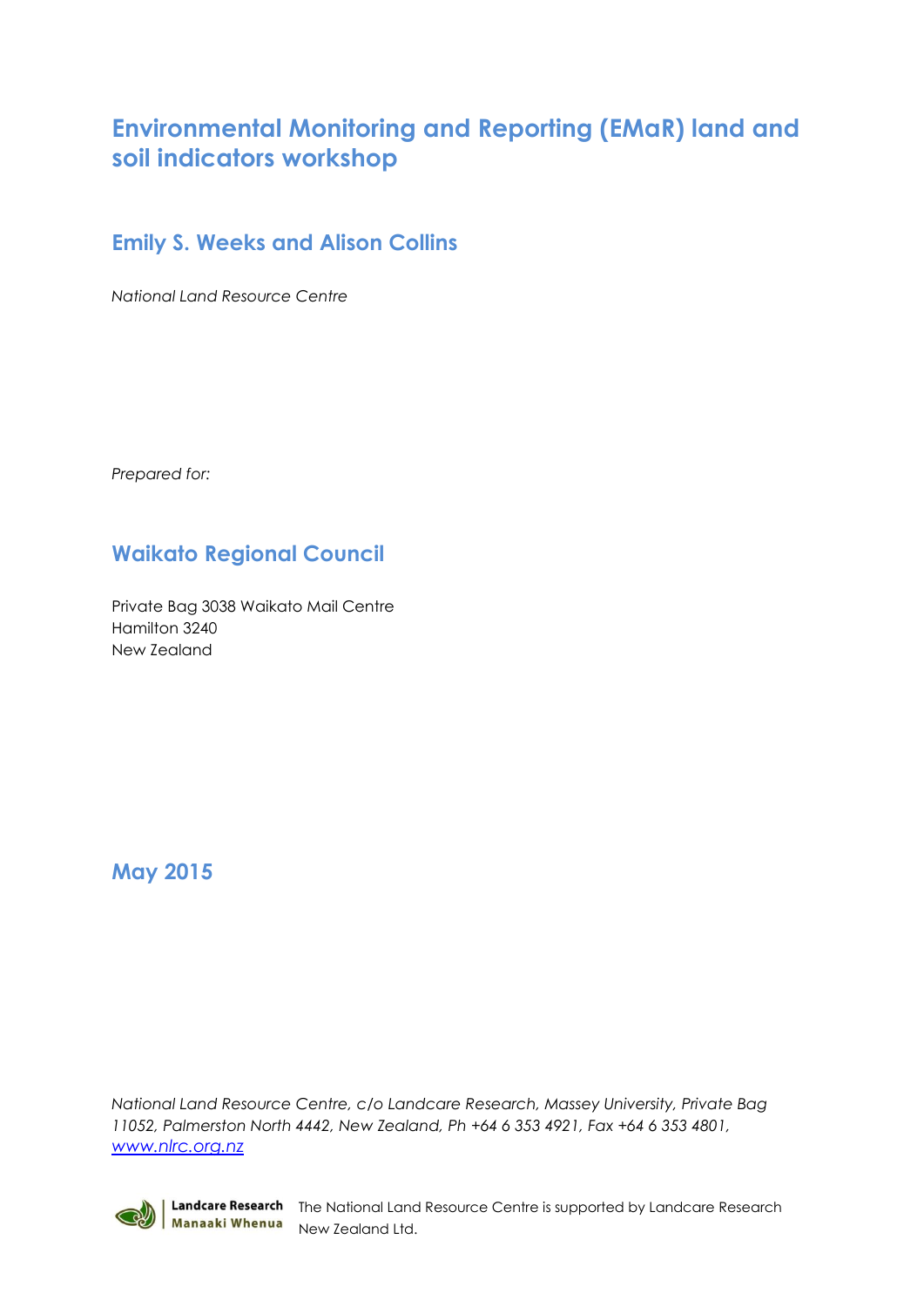*Approved for release by:*

*Justine Daw Science General Manager Landcare Research*

*Contract Report Number: LC 2257*

#### **Disclaimer**

*This report has been prepared by the National Land Resource Centre for Waikato Regional Council. If used by other parties, the author(s) and Landcare Research give no warranty or representation as to its accuracy and no liability is accepted for loss or damage arising directly or indirectly from reliance on the information in the report.*

#### **© Waikato Regional Council 2015**

*This report has been prepared by Landcare Research New Zealand Limited for Waikato Regional Council and Landcare Research has agreed that Waikato Regional Council owns the copyright. It may not be reproduced or copied, in whole or in part, in any form or by any means without the written permission of Waikato Regional Council.*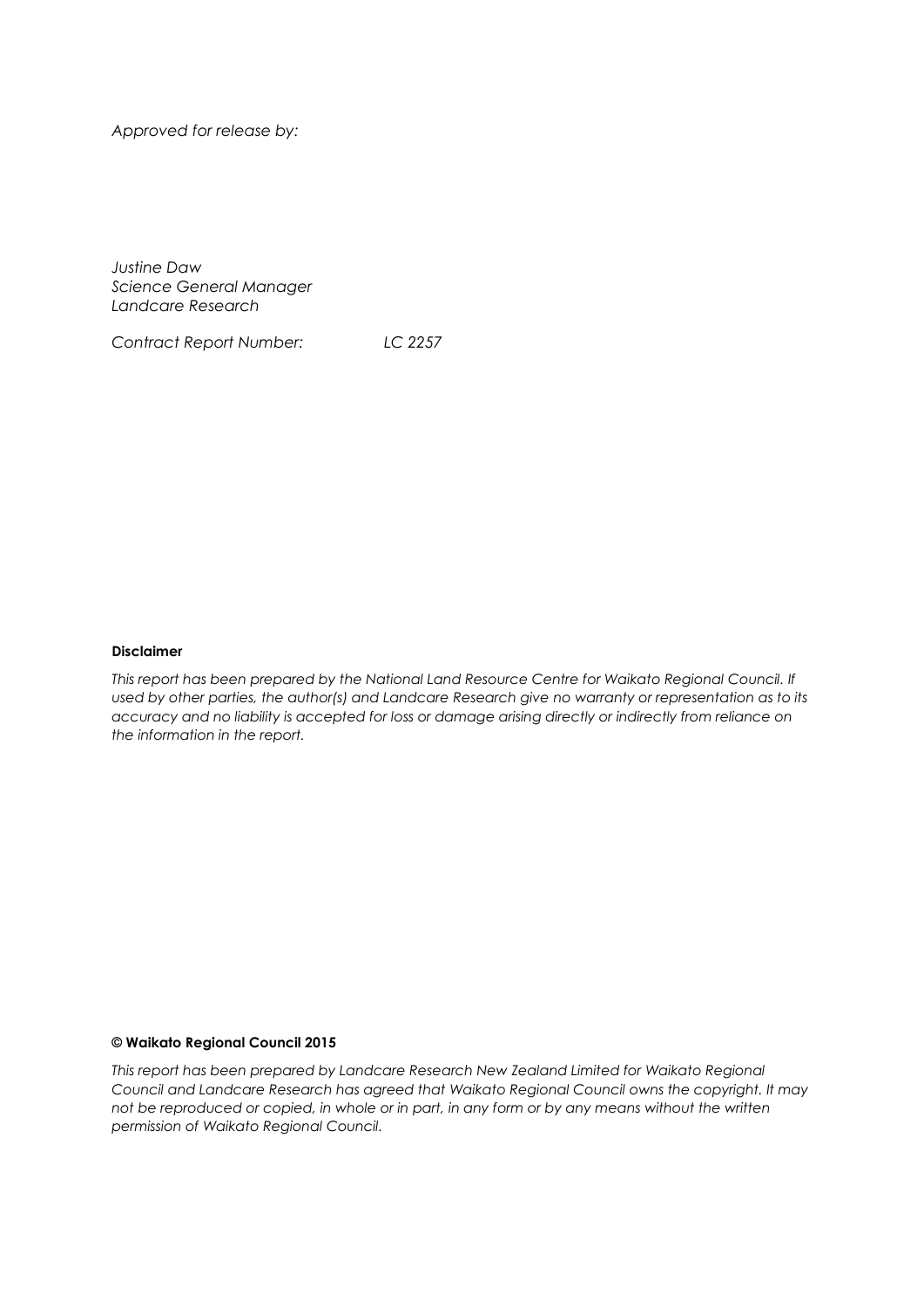### **Client Feedback Form**

Landcare Research would greatly value your views on this project and our service delivery to you and your organisation. We would appreciate it if you would take a few moments to fill out this brief survey then return it to the address below. Your feedback will help us improve our project management and delivery, and service relationships.

The form can be returned to us by email to [clientfeedback@landcareresearch.co.nz](mailto:clientfeedback@landcareresearch.co.nz)

*Your organisation:* 

*Project Title (or Report Title):*

|                                                                                                 | Strongly<br>Agree | Agree | Uncertain | <b>Disagree</b> | Strongly<br><b>Disagree</b> |
|-------------------------------------------------------------------------------------------------|-------------------|-------|-----------|-----------------|-----------------------------|
| The project delivered is what we<br>needed.                                                     |                   |       |           |                 |                             |
| As the client, I felt involved in and<br>consulted on the project from the start.               |                   |       |           |                 |                             |
| I was kept in the loop about the<br>progress of the project, including any<br>issues or delays. |                   |       |           |                 |                             |
| Any issues I raised or input I provided<br>were dealt with in a responsive way.                 |                   |       |           | L.              |                             |
| The project was delivered on time.                                                              |                   |       |           | L.              |                             |
| The project met our quality standards.                                                          |                   |       |           |                 |                             |

**What impressed you most about this project?**

**What improvements do you suggest for future projects?**

**Additional comments?**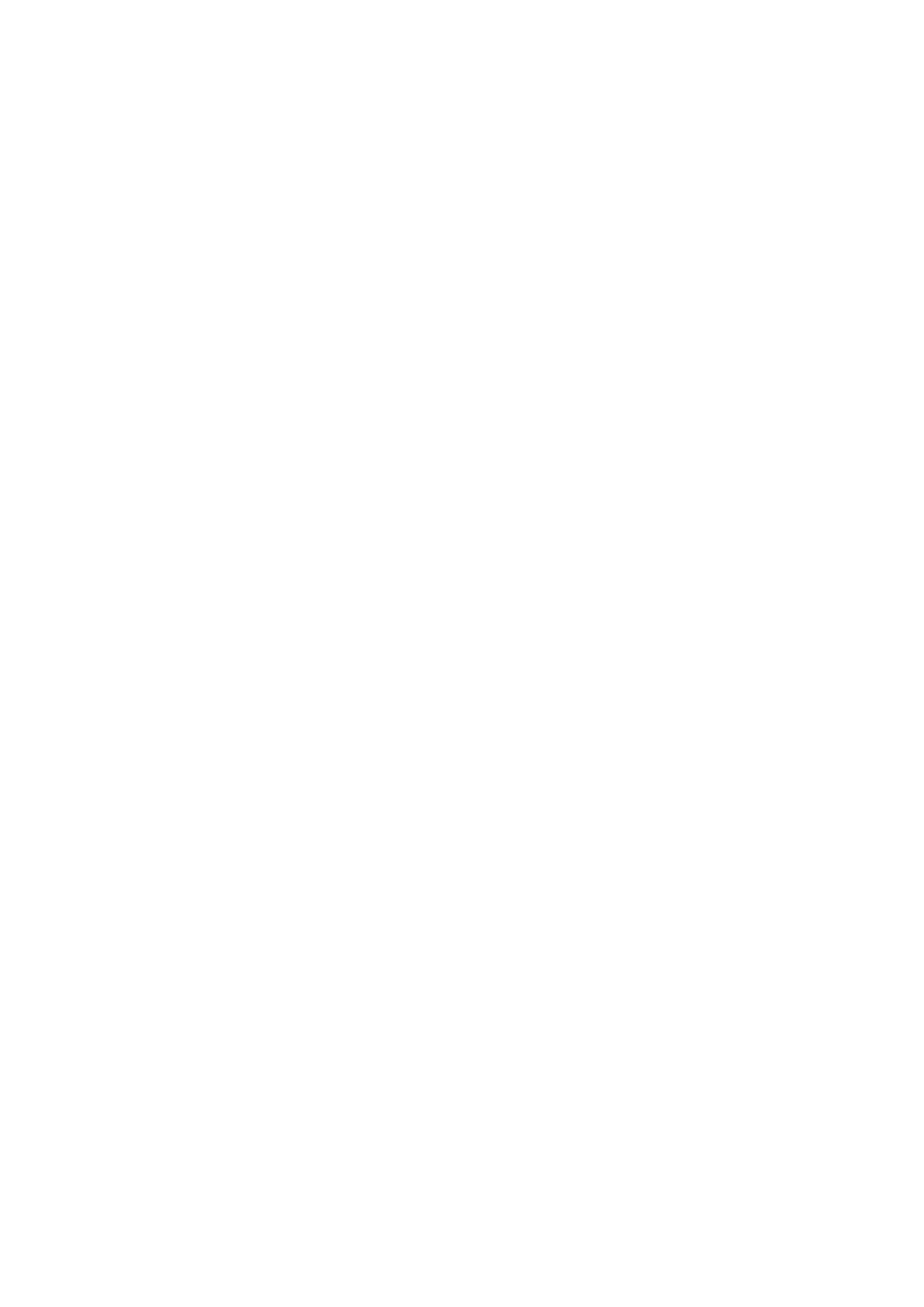# **Contents**

| $\mathbf{1}$ |     |  |  |  |  |
|--------------|-----|--|--|--|--|
| 2            |     |  |  |  |  |
|              | 2.1 |  |  |  |  |
|              | 2.2 |  |  |  |  |
| 3            |     |  |  |  |  |
| 4            |     |  |  |  |  |
|              | 4.1 |  |  |  |  |
|              | 4.2 |  |  |  |  |
|              | 4.3 |  |  |  |  |
|              | 4.4 |  |  |  |  |
| 5            |     |  |  |  |  |
| 6            |     |  |  |  |  |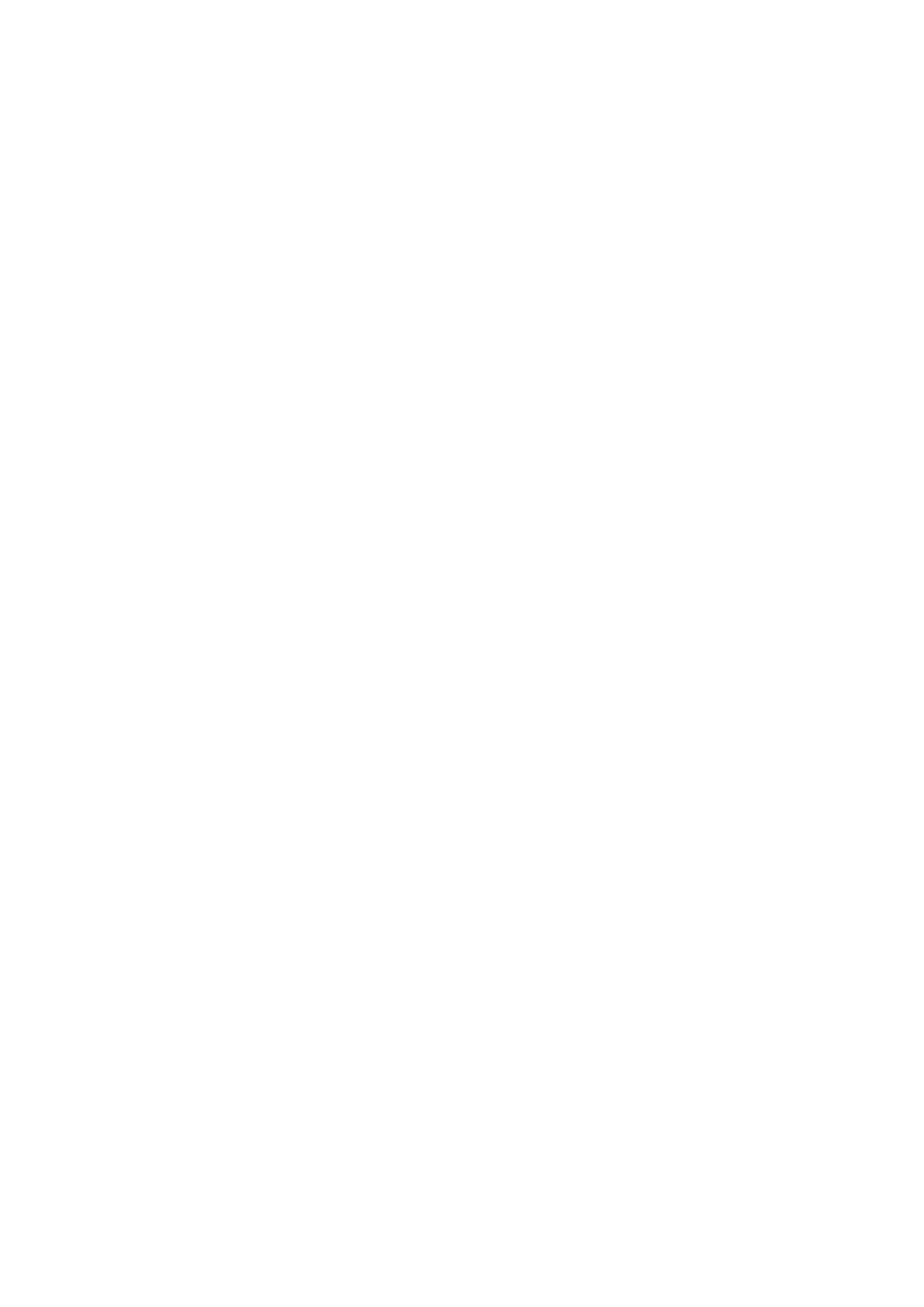### <span id="page-8-0"></span>**1 Executive Summary**

The Environmental Monitoring and Reporting (EMaR) initiative is a partnership between Local Government NZ's Regional Sector and the Ministry for the Environment (MfE).

The goal of EMaR is to achieve more consistent and integrated regional and national environmental data collection and reporting. Experts from each environmental 'domain' – for example, land, water, marine etc – will undertake a project to achieve the EMaR goal.

A workshop was convened to gather information to help scope the *EMaR Land Project*. The workshop revealed the following recommendations for each indicator area:

- *Land cover & land use –* the critical importance of ongoing development of the Land Cover Database, as well as the creation of a science-based national land use layer
- *Soil properties & processes*  the importance of the ongoing development of S-map and the National Soils Database; the platform for soil health provided for by the regional council soil quality programme; and the need to advance indicators that are biologically based and which quantify soil functional capacity
- *Soil movement & protection*  the need for national environmental standards and protocols to consistently quantify erosion (area and amount), as well as the aggregation of data to quantify the implementation and effectiveness of protection measures.

In addition, the discussions highlighted:

- The potential to develop 'next generation' environmental monitoring and reporting that is functionally focused and outcome-based; but this will require trade-offs to be made between using what we have now versus development of 'new' approaches and technologies
- The interest from a number of agencies to support EMaR and leverage related efforts; but this will require a 'whole-of-system' perspective, and clarity of roles and responsibilities, both across the system and in terms of the 'workflow' from data collection through to reporting
- The challenges of collecting, stewarding, and sharing data, given ongoing constraints relating to stable funding, ownership, licensing, and confidentiality; however, this is balanced by the potential of informatics techniques (e.g. data standards, semantics) to increase data sharing and federation.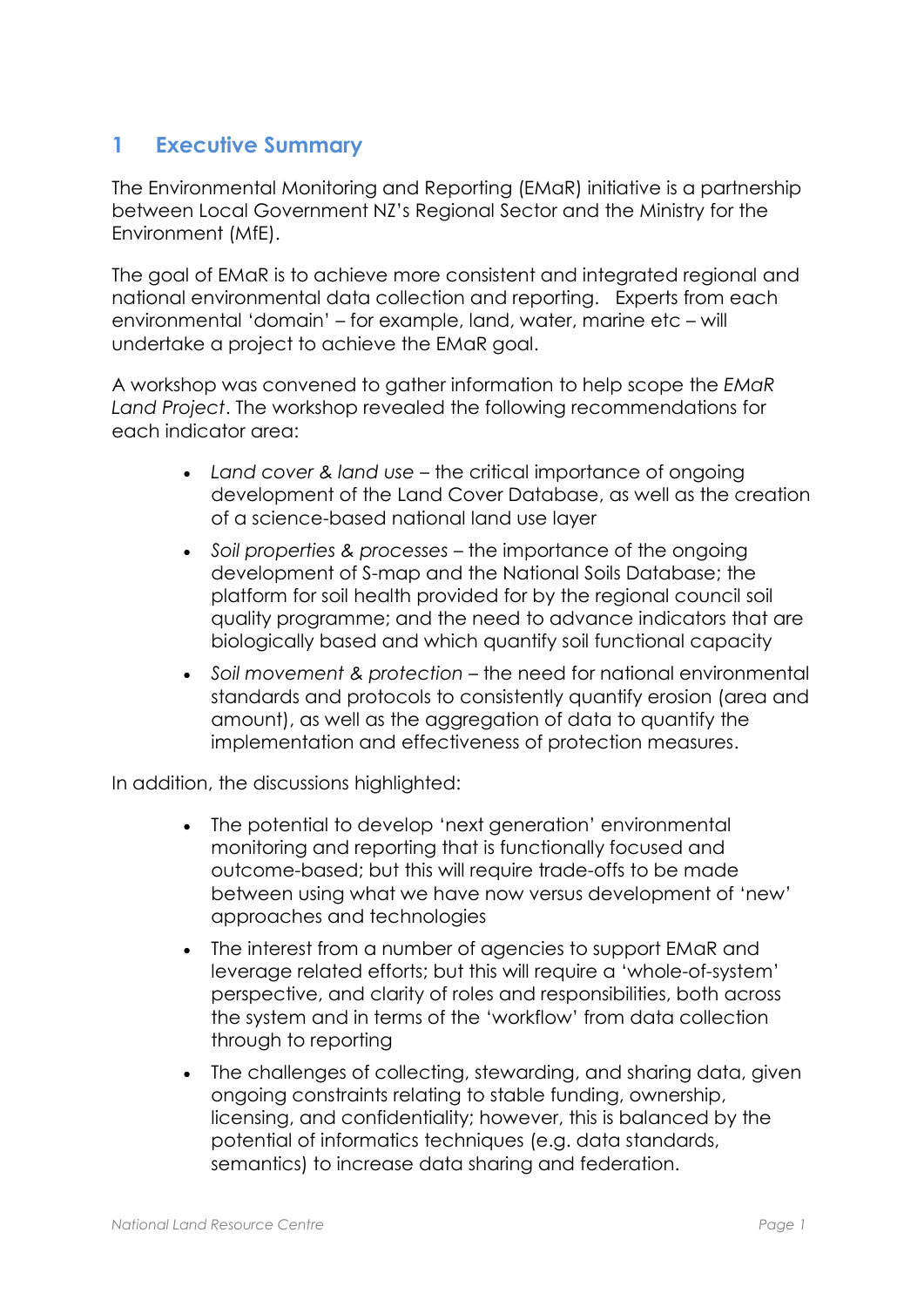## <span id="page-9-0"></span>**2 Background**

### <span id="page-9-1"></span>**2.1 Environmental Monitoring and Reporting (EMaR)**

The Environmental Monitoring and Reporting (EMaR) initiative is a partnership between Local Government New Zealand (LGNZ) Regional Sector and the Ministry for the Environment (MfE) that began in July 2014.

The overarching objective of EMaR is to achieve more consistent and integrated regional/national environmental data collection and reporting through widely accessible platforms (the LAWA – Land Air Water Aotearoa – website, in particular).

Projects have been established for each of the environmental 'domains' to look at the design of national data collection networks, the development of any monitoring standards needed, and the development of additional information to be reported via LAWA over the next year and beyond.

The EMaR Land project team has been reviewing current land and soil monitoring and reporting (e.g. existing information, datasets, methods, indicators, etc.) in New Zealand and will be scoping future work required for the design and development of data collection networks, datasets, and indicators for national-level reporting.

#### <span id="page-9-2"></span>**2.2 EMaR land and soil indicators workshop**

The purpose of this workshop was to engage with a range of technical specialists on land and soil indicators for regional and national monitoring and reporting. The workshop aimed to gain feedback on the following key issues:

- Identification and prioritisation of land and soil indicators
- Critical gaps in, and limitations of, key supporting datasets
- Identification of future work to be undertaken

The workshop results will be used to help inform the scoping work of the *EMaR Land Project*.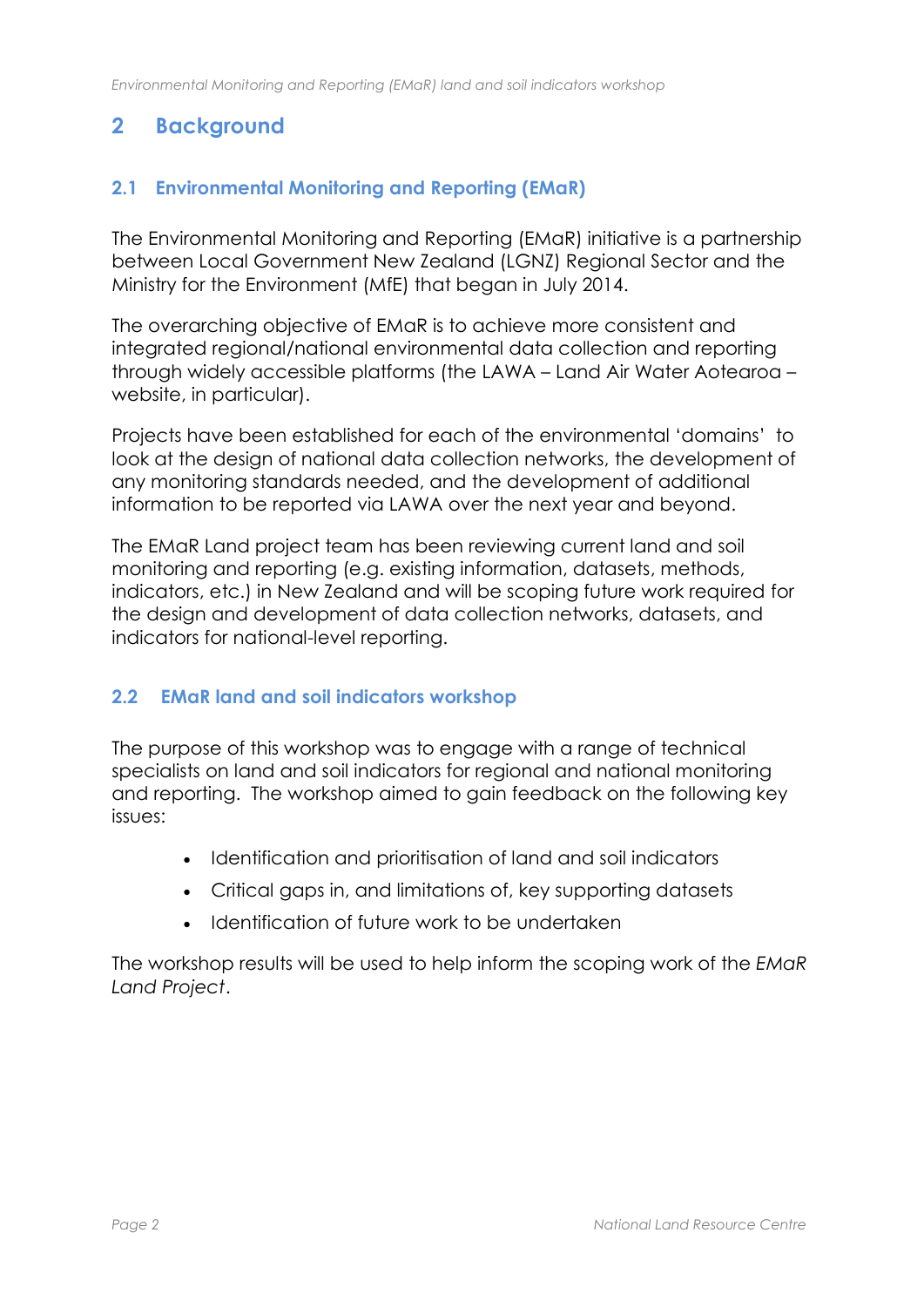### <span id="page-10-0"></span>**3 Methods**

Workshop participants (were assigned to one of three broad areas of focus:

- Land cover & land use
- Soil properties & processes
- Soil movement & protection.

Each broad area of focus encompassed several topics and considered the same questions listed below:

- A. Identification & prioritisation of indicators
	- *1. What are the key questions to be answered through the monitoring & reporting of land & soil indicators at regional or national levels (i.e. what are we trying to find out)?*
	- *2. What are the indicators that could be monitored and reported on to address the questions identified above (why? – give reasons)?*
	- *3. What is the order of priority for development and reporting of the indicators (why? – give reasons)?*
	- *4. At which level could each of these indicators be monitored and reported (i.e. regional or national or both) and which level would be best (why? – give reasons)?*
- B. Key supporting datasets & future work
	- *1. What key datasets might be available for supporting the indicators previously identified?*
	- *2. What are the critical gaps and limitations (including access/licensing issues) in those datasets for nationally consistent reporting?*
	- *3. At which level should the data be held; national (i.e. in a centralised database) or regional (i.e. by individual councils) (why? – give reasons)?*
	- 4. *What future work is required on data collection / analysis methods, monitoring network design, and dataset improvement/ development/ maintenance*?

There were 6 groups (2 per focus area) with 3–5 people in each group. The groups had a facilitator and nominated a rapporteur to report back during plenary sessions.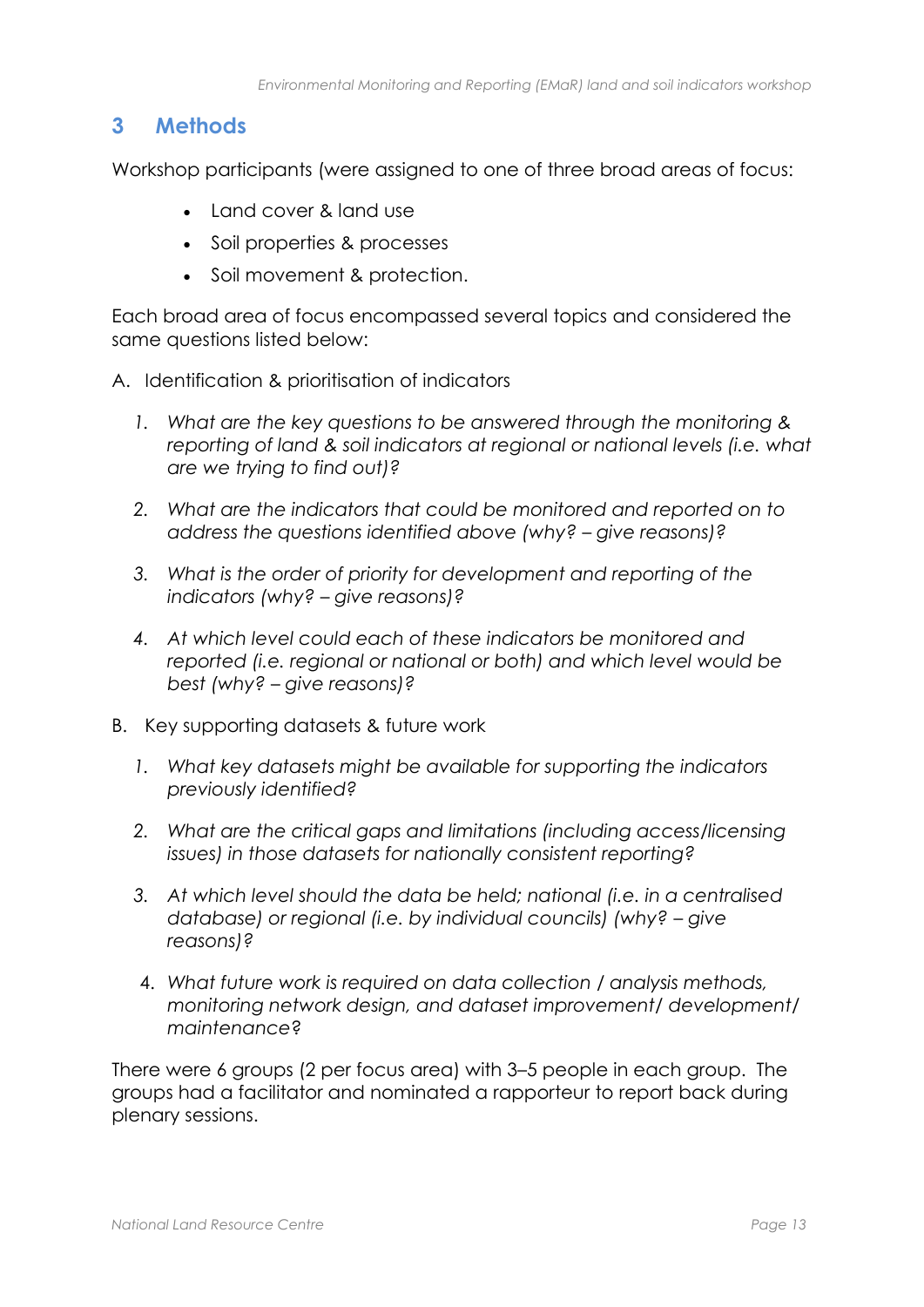

**Figure 1** Workshop participants reporting back to plenary

### <span id="page-11-0"></span>**4 Results**

A summary of the feedback from each of the focus groups is provided in Table 1. The table includes identification and prioritisation of key indicators and supporting data sets.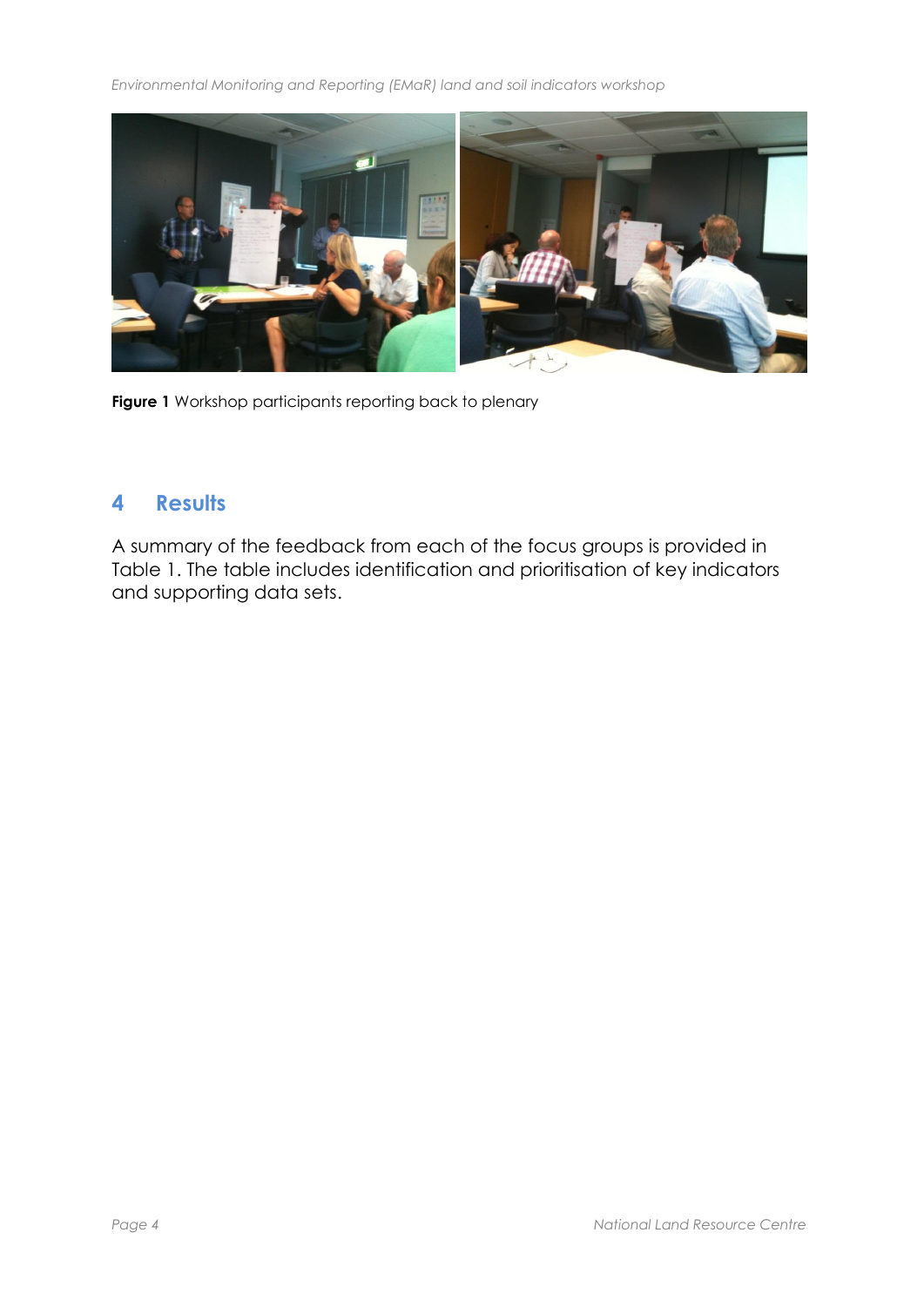| <b>THEME</b>                                            | <b>PRIORITY</b> | <b>QUESTIONS TO BE ANSWERED</b>                                                                                                                  | <b>INDICATORS</b>                                                                                                              | <b>DATASETS</b>                                                                                                                                                                                    |                                                                                      | <b>SCALE LIMITATIONS</b>                                                 | <b>GAPS</b>                                                                                                                                                                                                                                                                                                                                                                                                             | <b>FUTURE WORK</b>                                                                                       |
|---------------------------------------------------------|-----------------|--------------------------------------------------------------------------------------------------------------------------------------------------|--------------------------------------------------------------------------------------------------------------------------------|----------------------------------------------------------------------------------------------------------------------------------------------------------------------------------------------------|--------------------------------------------------------------------------------------|--------------------------------------------------------------------------|-------------------------------------------------------------------------------------------------------------------------------------------------------------------------------------------------------------------------------------------------------------------------------------------------------------------------------------------------------------------------------------------------------------------------|----------------------------------------------------------------------------------------------------------|
|                                                         |                 |                                                                                                                                                  |                                                                                                                                | LCDB (Vx)                                                                                                                                                                                          |                                                                                      | Scale, class definitions                                                 |                                                                                                                                                                                                                                                                                                                                                                                                                         | LCDB 5 & 6                                                                                               |
|                                                         |                 | What are the types, patterns                                                                                                                     | Land cover, land use                                                                                                           | <b>LUCAS</b>                                                                                                                                                                                       |                                                                                      | Class definitions                                                        |                                                                                                                                                                                                                                                                                                                                                                                                                         |                                                                                                          |
|                                                         |                 | and rates of land use and<br>cover change across New                                                                                             |                                                                                                                                | LINZ cadastre tenure                                                                                                                                                                               |                                                                                      | Scale                                                                    | . Certainty on future                                                                                                                                                                                                                                                                                                                                                                                                   |                                                                                                          |
|                                                         |                 | Zealand?                                                                                                                                         |                                                                                                                                | NZLRI/LUC                                                                                                                                                                                          |                                                                                      | Scale, dated                                                             | updates and on-going                                                                                                                                                                                                                                                                                                                                                                                                    | National extended legend                                                                                 |
|                                                         |                 |                                                                                                                                                  |                                                                                                                                | Protected Area Network - NZ                                                                                                                                                                        | produced                                                                             | Limited information                                                      | maintenance of LCDB                                                                                                                                                                                                                                                                                                                                                                                                     |                                                                                                          |
|                                                         |                 |                                                                                                                                                  |                                                                                                                                | Agribase                                                                                                                                                                                           |                                                                                      | Licensed/commercial                                                      | 2. Good land use map<br>with agreed                                                                                                                                                                                                                                                                                                                                                                                     |                                                                                                          |
| use<br>cover                                            | $\overline{2}$  |                                                                                                                                                  | Stocking rates, fertilizer                                                                                                     | <b>Farms Online</b>                                                                                                                                                                                |                                                                                      | Private/Confidential                                                     | classifications<br>3. A steward for the                                                                                                                                                                                                                                                                                                                                                                                 |                                                                                                          |
|                                                         |                 | What is the intensity of land                                                                                                                    |                                                                                                                                | NEFD, MPI Forestry data, NAIT (MPI)                                                                                                                                                                | Nationally                                                                           | Private/Confidential                                                     |                                                                                                                                                                                                                                                                                                                                                                                                                         | Combine data sets to get a<br>national picture of land use and                                           |
|                                                         |                 | use/cover change?                                                                                                                                | application, irrigation                                                                                                        | Agriculture Production<br>Survey/Census Data                                                                                                                                                       |                                                                                      | Private/Confidential                                                     | fundamental data<br>theme of land use/<br>cover                                                                                                                                                                                                                                                                                                                                                                         | intensification                                                                                          |
| Land                                                    |                 |                                                                                                                                                  |                                                                                                                                | Fertilizer application layers                                                                                                                                                                      |                                                                                      | Private/Confidential                                                     | 4. Require a land use                                                                                                                                                                                                                                                                                                                                                                                                   |                                                                                                          |
|                                                         |                 |                                                                                                                                                  | Land management                                                                                                                | My Land                                                                                                                                                                                            |                                                                                      | Lack of consistency                                                      | decision support system                                                                                                                                                                                                                                                                                                                                                                                                 | Identify key land management                                                                             |
|                                                         |                 | What impacts does land                                                                                                                           | practices                                                                                                                      | NZ-Farm                                                                                                                                                                                            |                                                                                      | Prototype                                                                | to investigate impacts                                                                                                                                                                                                                                                                                                                                                                                                  | issues to monitor                                                                                        |
|                                                         | 3               | use/cover change on the<br>environment (farm                                                                                                     | Land tenure type<br>(conservation estate,                                                                                      | Regional datasets, Farm Plans                                                                                                                                                                      | Regional                                                                             | Inconsistent                                                             | of land use changes on<br>the environment                                                                                                                                                                                                                                                                                                                                                                               | Develop new models and tools                                                                             |
|                                                         |                 | management and ecosystem<br>services)?                                                                                                           | leasehold)<br>Fragmentation, Land<br>availability                                                                              | Forestry Harvests, Dairy NZ                                                                                                                                                                        |                                                                                      | Private/Confidential                                                     |                                                                                                                                                                                                                                                                                                                                                                                                                         | to monitor and measure land                                                                              |
|                                                         |                 |                                                                                                                                                  |                                                                                                                                | Resource consents                                                                                                                                                                                  |                                                                                      | Inconsistent                                                             |                                                                                                                                                                                                                                                                                                                                                                                                                         | management                                                                                               |
| ő<br>ess<br>Ū<br><u>p</u><br>ಹ<br>properties<br>$S$ oil | 3               | What soils we have, where<br>and what condition are they<br>in?                                                                                  | Soil types and attributes by<br>spatial distribution                                                                           | S-map, National Soil Database                                                                                                                                                                      |                                                                                      | Incomplete coverage                                                      | <b>Additional indicators</b><br>with relevance to<br>impacts (e.g. radon,<br>oestrogen, magnesium,                                                                                                                                                                                                                                                                                                                      | Complete coverage for key<br>attributes at appropriate scale                                             |
|                                                         |                 |                                                                                                                                                  |                                                                                                                                | Fundamental Soil Layer                                                                                                                                                                             |                                                                                      | Generalised by polygon                                                   |                                                                                                                                                                                                                                                                                                                                                                                                                         |                                                                                                          |
|                                                         |                 | How are these soils changing,<br>and what is the magnitude<br>and rate of change?                                                                | Soil quality                                                                                                                   | Land Monitoring Forum led soil<br>quality monitoring (based on 500<br>soils); Land Management Index;<br>Visual Soil Assessment; LUCAS plots;<br>National Soil Database; commercial<br>laboratories | collation but collected at<br>variety of sources                                     | Incomplete coverage /<br>not all councils or land<br>uses                | calcium etc.)<br>2. Better temporal data -<br>including more<br>seasonally specific<br>measurements to show<br>risk (e.g. compaction at<br>different times during                                                                                                                                                                                                                                                       | Leverage wide variety of data<br>available from different sources<br>and combine in a single<br>database |
|                                                         |                 |                                                                                                                                                  | Trace elements                                                                                                                 | Regional sampling (arsenic, copper,<br>chromium, lead, mercury, nickel,<br>zinc, cadmium and uranium) as part<br>of soil quality                                                                   | $\frac{\lambda S}{\text{from}}$                                                      | Incomplete coverage /<br>not all councils or land<br>uses                | the year)<br>3. More work on placing<br>indicators within an<br>outcome framework -<br>i.e. starting at the end<br>with what impacts you<br>are trying to avoid and<br>ensuring indicators can<br>inform on that)<br>4. Priority assessment to<br>see what is changing<br>most and what impacts<br>are most critical - so<br>that future<br>development is<br>targeted to information<br>that will make a<br>difference | Increase coverage, draw on<br>other data, and develop new<br>indicators                                  |
|                                                         |                 |                                                                                                                                                  | Nutrient use                                                                                                                   | Data on nutrient inputs and outputs<br>(Overseer)                                                                                                                                                  |                                                                                      | Incomplete coverage /<br>not all nutrients                               |                                                                                                                                                                                                                                                                                                                                                                                                                         | Model to aggregate Overseer<br>inputs and outputs                                                        |
|                                                         |                 |                                                                                                                                                  | Macro-fauna and microbial<br>health/diversity                                                                                  | Still in research development                                                                                                                                                                      |                                                                                      | Prototypes only                                                          |                                                                                                                                                                                                                                                                                                                                                                                                                         | Further development and<br>testing of methods, e.g. soil<br>functional RNA and eDNA                      |
|                                                         | $\overline{4}$  | What land use and<br>management practices are<br>driving these changes?                                                                          | Land cover, land use,<br>stocking rates, fertiliser<br>application, irrigation etc.                                            | As above for land cover, use and<br>management                                                                                                                                                     |                                                                                      | As above for land cover<br>& use                                         |                                                                                                                                                                                                                                                                                                                                                                                                                         |                                                                                                          |
|                                                         | $\overline{2}$  | What is the impact of these<br>changes on primary<br>production, environmental<br>integrity, human health and<br>provision of cultural services? | Specified levels for: soil<br>quality, trace elements,<br>microbial health and<br>diversity, nutrient use, N use<br>efficiency | As above for soil quality, trace<br>elements and nutrient use                                                                                                                                      | National level needed for consistency (NEMS)<br>regional, farm and paddock scale fro | Incomplete coverage /<br>not all councils or land<br>uses / inconsistent |                                                                                                                                                                                                                                                                                                                                                                                                                         | Need to relate impacts with<br>critical levels or targets                                                |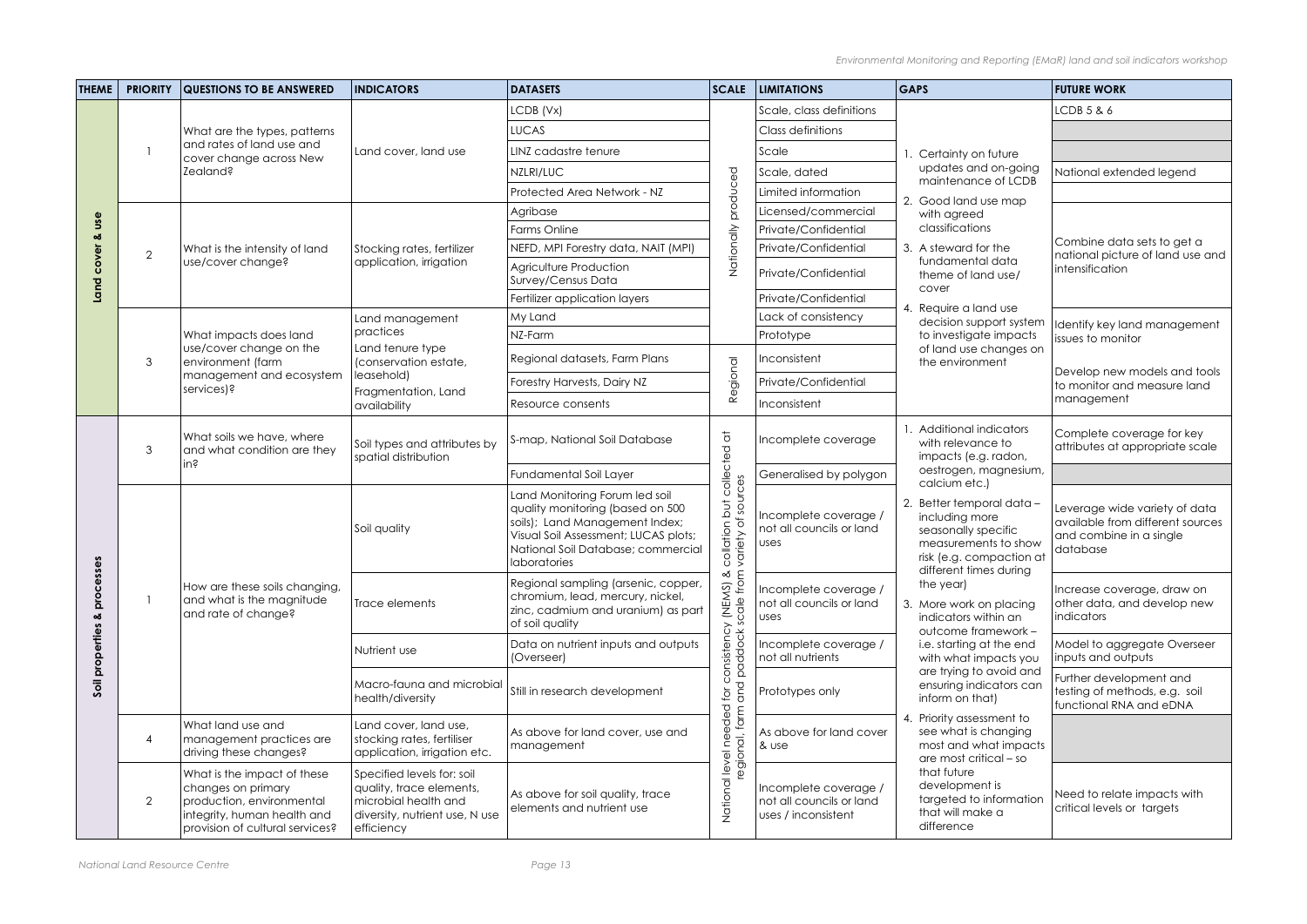| needed on                                              |                                                          |
|--------------------------------------------------------|----------------------------------------------------------|
| rotocols for<br>dicators e.g.<br>methodology           | Better capture procedures                                |
| ý<br>eeded to                                          |                                                          |
| tiveness<br>cators and                                 |                                                          |
| across                                                 |                                                          |
| maintain                                               |                                                          |
| forts and                                              |                                                          |
| s needed on<br>ation to<br>nultiple<br>data            |                                                          |
| on of regional<br>y farm plan<br>nitiative<br>า (while |                                                          |
| privacy)                                               |                                                          |
|                                                        |                                                          |
|                                                        |                                                          |
|                                                        | More data or research needed<br>to see what is available |
|                                                        |                                                          |

|            |                |                                                                                                                                            |                                                                | NZLRI/LUC                                                                                                                                                                                                                                       | Scale, dated                                                                                                  |                                                                                                                                                                                                                    |
|------------|----------------|--------------------------------------------------------------------------------------------------------------------------------------------|----------------------------------------------------------------|-------------------------------------------------------------------------------------------------------------------------------------------------------------------------------------------------------------------------------------------------|---------------------------------------------------------------------------------------------------------------|--------------------------------------------------------------------------------------------------------------------------------------------------------------------------------------------------------------------|
|            |                | What area of land is at risk<br>from erosion and from what<br>type of erosion?                                                             | Area of land affected or at<br>risk of erosion                 | LCDB (Vx)                                                                                                                                                                                                                                       | Scale, class definitions                                                                                      |                                                                                                                                                                                                                    |
|            |                |                                                                                                                                            |                                                                | <b>LiDAR</b>                                                                                                                                                                                                                                    | Incomplete coverage /<br>data not interpreted                                                                 |                                                                                                                                                                                                                    |
|            |                |                                                                                                                                            |                                                                | Regional soil stability monitoring                                                                                                                                                                                                              | Incomplete coverage /<br>not all councils or land<br>uses covered /<br>inconsistency in<br>approaches used    |                                                                                                                                                                                                                    |
|            |                |                                                                                                                                            |                                                                | Q-map                                                                                                                                                                                                                                           |                                                                                                               | . More work needed on                                                                                                                                                                                              |
|            | 4              |                                                                                                                                            | Amount of topsoil lost                                         | <b>GNS Landslide database</b>                                                                                                                                                                                                                   | Incomplete storm<br>inventories (relies on<br>goodwill)                                                       | standard protocols for<br>selecting indicators e.g<br>scale and methodolog<br>consistency<br>2. More sites needed to<br>increase<br>representativeness<br>across indicators and                                    |
|            |                |                                                                                                                                            |                                                                | Regional soil stability monitoring                                                                                                                                                                                                              | Number of sites vs.<br>representativeness                                                                     |                                                                                                                                                                                                                    |
| protection |                | How much erosion is<br>occurring?                                                                                                          |                                                                | Sediment yield / Total suspended<br>solids / estuarine monitoring                                                                                                                                                                               | Problems of attribution /<br>lag times?                                                                       |                                                                                                                                                                                                                    |
| ent &      |                |                                                                                                                                            |                                                                | Regional riparian characteristics<br>monitoring (stream-bank erosion)                                                                                                                                                                           | Incomplete coverage /<br>not all councils or land<br>uses / inconsistent                                      | coverage across<br>regions<br>3. Funding to maintain                                                                                                                                                               |
|            |                |                                                                                                                                            |                                                                | Remote sensed data following<br>storms                                                                                                                                                                                                          | Imagery not always<br>available or processed                                                                  | national efforts and<br>databases                                                                                                                                                                                  |
| Soil movem | 3              | How much protection is in<br>place? What land use and<br>practices are driving these<br>changes?                                           | Amount of land under<br>vegetative cover / retired /<br>fenced | Amount of land under regional and<br>central government non-regulatory<br>schemes (e.g. Afforestation Grant<br>Scheme, Hill Country Erosion Fund,<br>Erosion Control Fund Project,<br>Emissions Trading Scheme,<br>Sustainable Dairying Accord) | Inconsistent / variable /<br>some councils don't do<br>farm plans / gap<br>between plan and                   | 4. More efforts needed or<br>data federation to<br>combine multiple<br>sources of data<br>5. Aggregation of regiond<br>and industry farm plan<br>and other initiative<br>information (while<br>conserving privacy) |
|            |                |                                                                                                                                            |                                                                | Regional riparian characteristics<br>monitoring (riparian fencing &<br>vegetation cover)                                                                                                                                                        | action and effect                                                                                             |                                                                                                                                                                                                                    |
|            |                |                                                                                                                                            |                                                                | Sector initiatives such as poles<br>planted, areas retired (e.g. Beef and<br>Lamb LEPs, SLUI farm plans)                                                                                                                                        | Access /availability of<br>data                                                                               |                                                                                                                                                                                                                    |
|            | $\overline{2}$ | What are the impacts of<br>changes in soil movement &<br>protection on primary<br>production, environmental<br>integrity, human health and | Cost of erosion (including<br>clean up)                        | <b>Reviews?</b>                                                                                                                                                                                                                                 | Lack of available data /<br>separating it out from<br>flood costs / done for<br>costs to roading not<br>farms |                                                                                                                                                                                                                    |
|            |                | provision of cultural services?                                                                                                            | Cost of mitigation                                             | Reviews of ECFP                                                                                                                                                                                                                                 | Scale, dated                                                                                                  |                                                                                                                                                                                                                    |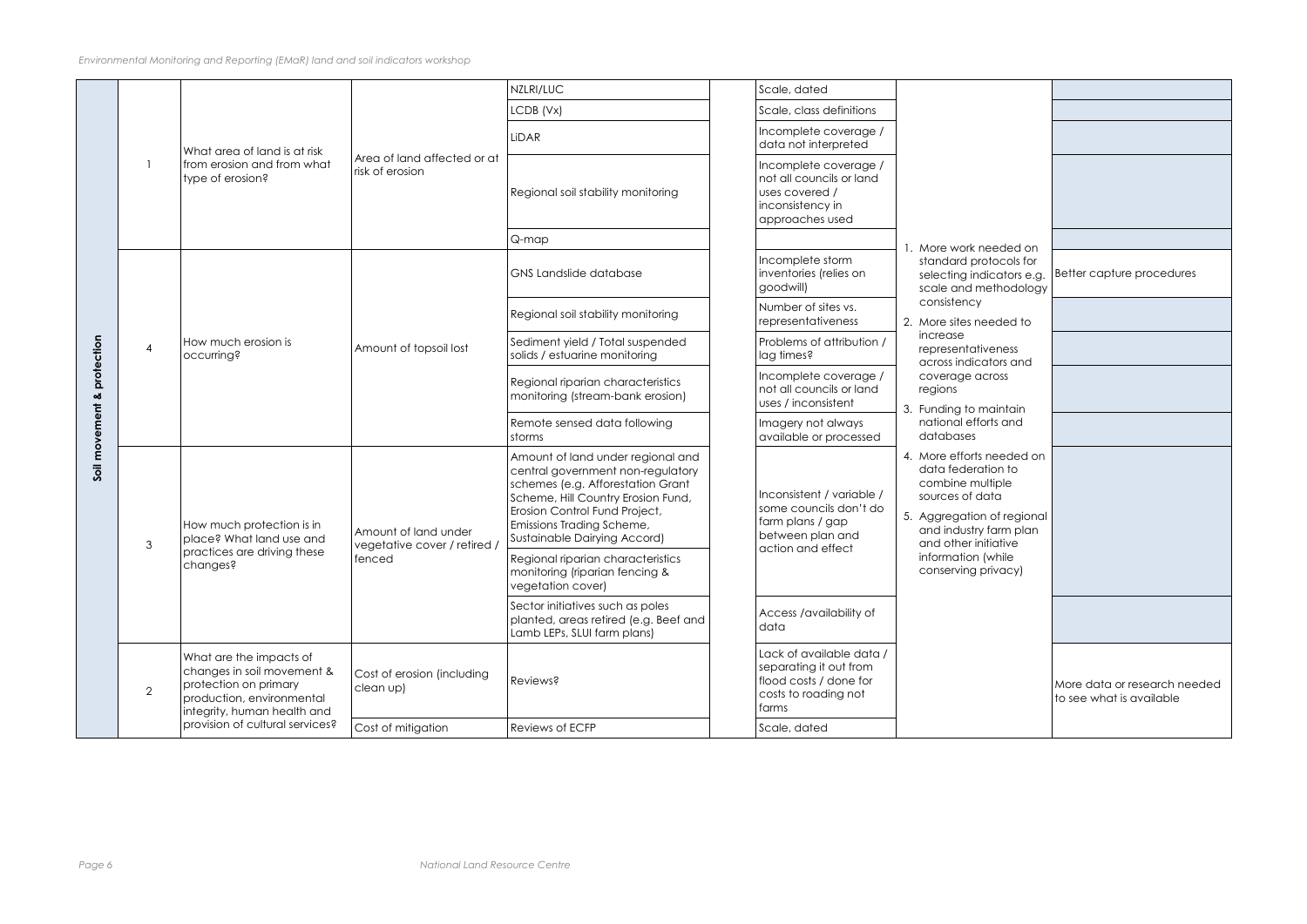### <span id="page-14-0"></span>**4.1 Land cover & use**

Understanding the types, patterns and rates of land cover/use change is critical to understanding pressure, state, and impact in the land and other domains (such as freshwater).

At present, the development of these indicators is heavily dependent on a selection of nationally produced datasets (LCDB, LUCAS, and NZLRI). Of these data sets, the Land Cover Database (LCDB) remains the most comprehensive spatial coverage and temporal record of land cover and is the most widely used. Therefore, it remains the highest priority for development and reporting of land indicators.

Measuring and monitoring of changes in the type and intensity of land management practices is increasingly important for environmental reporting and management.

One of the key indicators of land management practices is intensification. However, at present there is no comprehensive national or regional land use database or layer that can be used to adequately measure and monitor intensification (e.g. fertilizer application, irrigation, stocking intensities) or other types of land use change (e.g. urbanisation, forestry to dairy). There are a variety of data sets that could be combined to develop a land use database, including Agribase, Farms Online, NEFD, MPI Forestry data, Agriculture Production Survey/Census Data, Fertiliser application layers. However, at present, access to this information is often difficult, costly to access, and it currently sits in a variety of formats that may not be compatible.

### <span id="page-14-1"></span>**4.2 Soil properties & processes**

To report on the quality and state of soils requires understanding what soils we have, where they occur, and what condition they are in. Data on soil type are available in the *Fundamental Soil Layer* (*FSL*) within the *NZ Land Resource Inventory.* While the *FSL* provides a national approximation of key soil attributes, it is limited by scale and generalised to a polygon.

S-map – New Zealand's national soil mapping programme - has been superseding *FSL* and provides the best available data on soil variation at a range of scales, but is currently limited by coverage: 26% of New Zealand is covered (while S-map covers 55% of multiple use land, less than one fifth of the other land classes are recovered). Further coverage is limited only by resources (time and funding).

To gauge both how soils are changing (in condition), and the magnitude and rate of that change requires temporal indicators. The regional council *soil*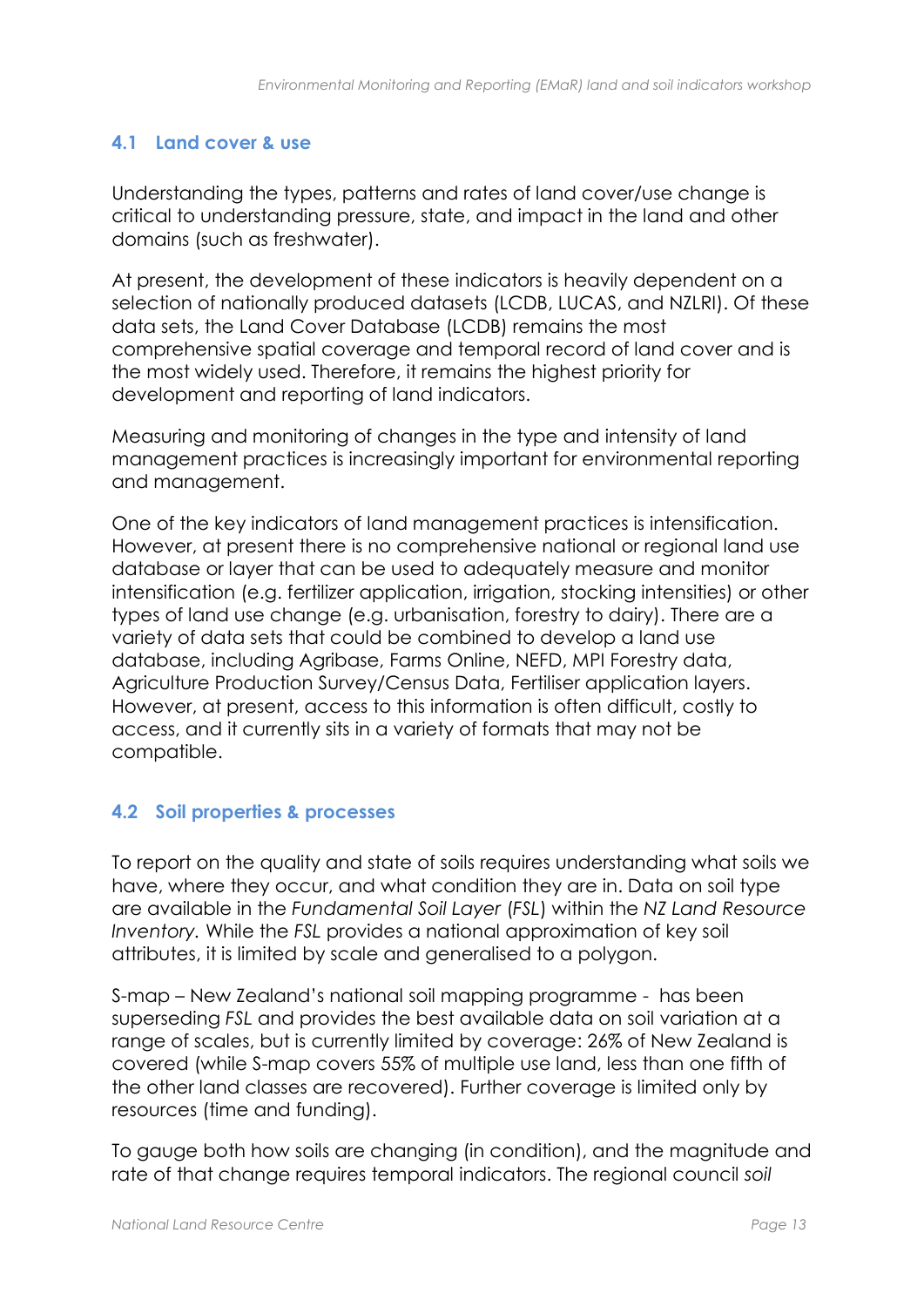*quality monitoring programme* provides a good platform to establish spatial and temporal variation in soil chemical, physical, and biological properties (Olsen P, pH, mineralisable N, Total C, Total N, bulk density, and macroporosity). However, further work is needed to ensure a wider range of sites and land uses is included in the analysis, particularly those in the conservation estate. An opportunity to include a wider range of data (e.g. from LUCAS plot sampling the National Soil Database and commercial laboratories) was also highlighted. Method development is proceeding to improve indicators such as hot water carbon and dissolved organic nitrogen. Research is also underway to better characterise the biological components of soil health and quality (e.g. method development in soil RNA<sup>1</sup> and DNA2).

Data on trace elements within soils are collected, with a set of Land Monitoring Forum guidelines; however, not all councils routinely collect data. Other perceived gaps include radon, a breakdown product of uranium; a range of compounds that may impact on human health, such as persistent organic pollutants (POPs) and oestrogens; and elements that may impact on animal health, such as magnesium and calcium.

Monitoring has progressed significantly in the soil properties and processes component of the land domain. However, a key gap remains in the impact of changes in soil quality on primary production, environmental integrity, human health, and provision of cultural services. An outcome-based monitoring framework that links agreed outcomes to thresholds of change would be a significant advancement. This would also help prioritise future development, such as increasing the coverage of existing indicators versus developing new indicators.

### <span id="page-15-0"></span>**4.3 Soil movement & protection**

To understand what area of land is at risk from erosion and from what type of erosion requires estimation through mapping and modelling. This relies on a variety of data from a range of sources, and at present there is no national environmental monitoring standard used to guide efforts, although the guidelines developed by the Land Monitoring Forum provide a foundation.

The same issues apply to the questions of how much erosion is occurring and how much protection is in place to address the erosion. While there is a variety of data available to answer these questions, they are distributed

1

<sup>1</sup>Auckland University, Landcare Research, and Auckland Council work to test the usefulness of soil functional RNA as proxy indicators for key soil processes underpinning soil / water "health"

<sup>&</sup>lt;sup>2</sup> Landcare Research project looking at assessing soil biodiversity and community structure using DNA. It includes quantifying changes in community structure along a land use gradient for microbial groups (fungi, bacteria, archaea) as well as other soil organisms such as mites, nematodes, and macro-invertebrates.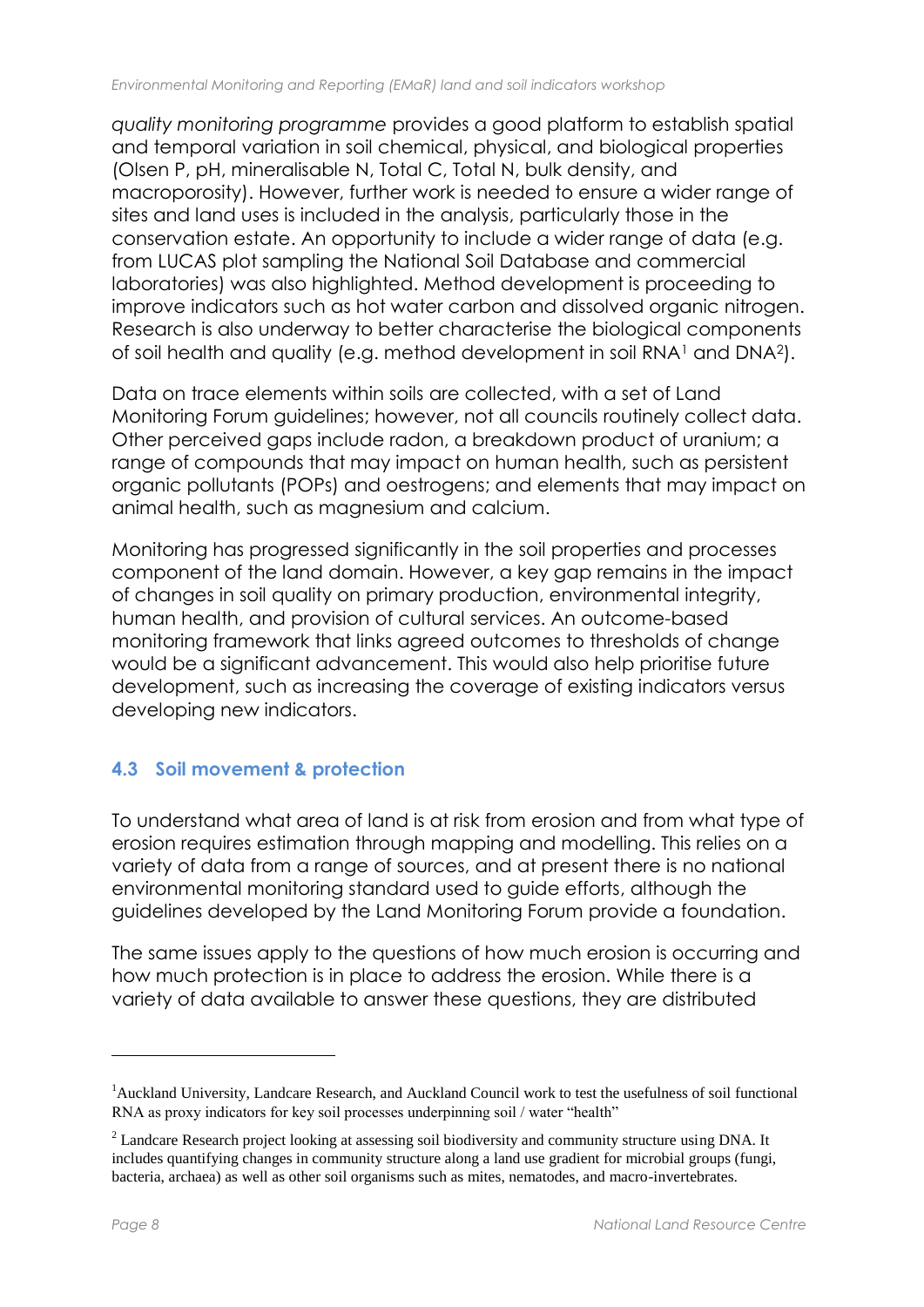across a number of agencies, are inconsistent between regions, lack a standardised approach, and in some cases lack complete national coverage.

Gauging the impact of erosion and the value of protection is the biggest gap in this topic. There is little or no data available on the cost of erosion beyond a few local or specific scheme studies (such as the East Coast Forestry Project review), or where the effects of erosion are separated from flood costs. Furthermore, there is a paucity of information on the effectiveness or value of mitigation measures. Both these gaps (cost of erosion and value of mitigation) are critical to increase public awareness of the issue and provide opportunities to address it.

#### <span id="page-16-0"></span>**4.4 Overarching issues and enabling activities**

Discussions extended to a number of overarching issues or enabling activities necessary to support further development of the integrated monitoring and reporting for the land domain. These enabling activities are linked within a *'workflow'* and are represented in Figure 2 below.



**Figure 2** Enabling workflow for high-quality regional and national environmental data collection and reporting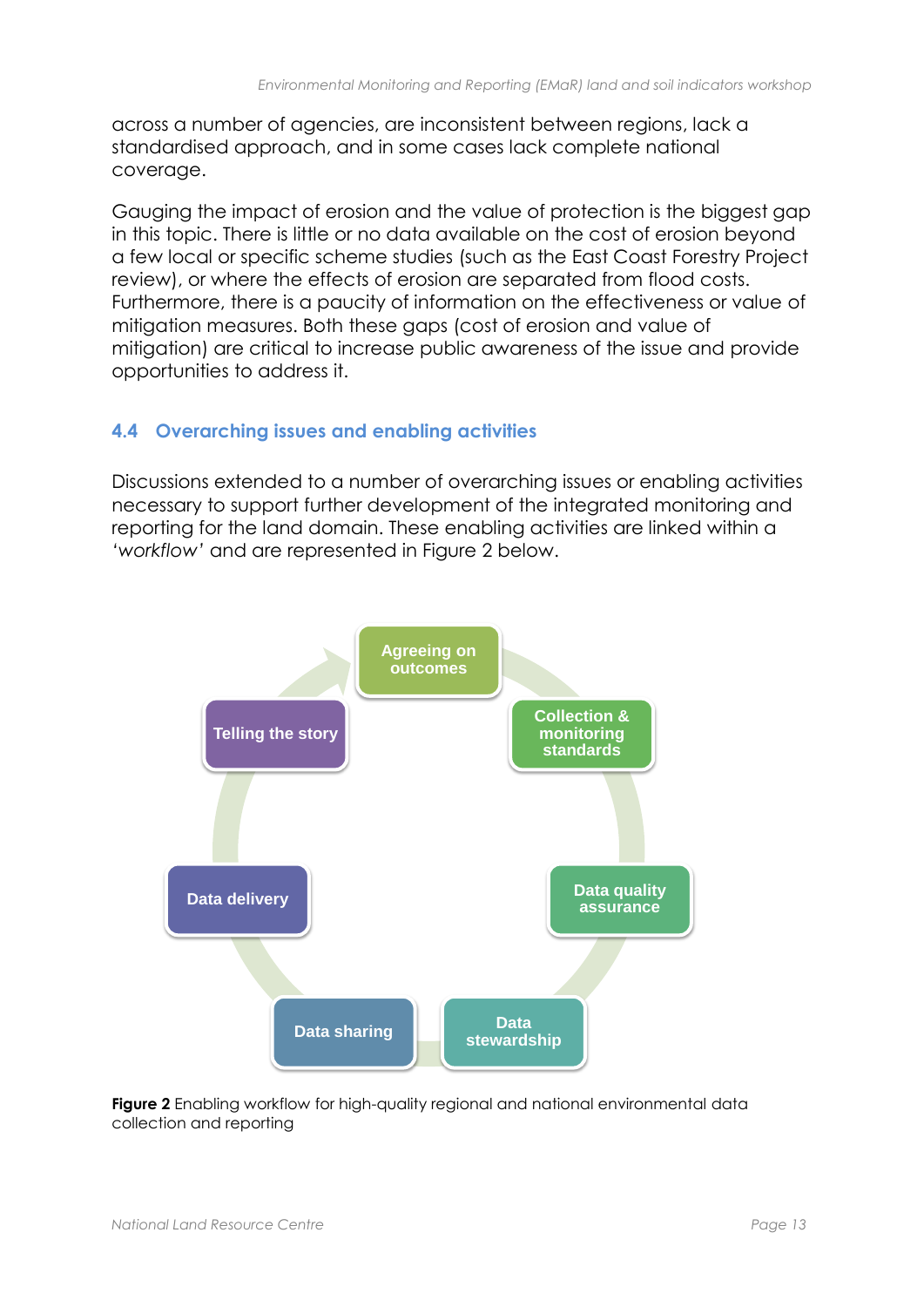Without a specific focus on describing the enabling workflow, a number of specific recommendations and ideas were raised during the meeting:

*A.* **Agreeing on outcomes***:* Most participants felt there was much to gain from using an outcome-based approach in the establishment of EMaR. This requires agreeing at the outset the key outcomes to be achieved or impacts to be addressed and ensuring appropriate indicators are selected to quantify risks and evaluate performance. Given the relationship between land and water quality, this should encompass outcomes for rivers, groundwater, and estuaries.

It was also acknowledged that understanding the complex functioning of the land and soil system was a major challenge and that an ecosystem services approach could offer promise. In this regard 'services' could potentially be used to represent the environmental, cultural and economic outcomes desired(e.g. ability of soils to filter nutrients) and would be of greater value to users than measures of soil properties. The idea that next-generation indicators should be *'functionally focused and outcome based'* was raised on several occasions*.*

- B. **Collection and monitoring standards**: Many in the group felt that significant gains had already been made in standardising monitoring such as those driven by the Land Monitoring Forum (e.g. soil quality, land fragmentation, etc.). For some topics or questions there was more to do either in the design or the implementation of monitoring guidelines (for example, developing/implementing a national standard protocol for soil erosion measurement/estimation). Another gain point was identified around the potential coordination of sampling/collection across topics and domains through the use of a national sampling framework or grid. A national grid with agreed sampling points and standardised labelling, which could be used for a variety of different parameters, was seen to offer a cost-effective way of collecting a wide range of data.
- C. **Data quality assurance**: The quality and integrity of datasets were also questioned. Since the indicators developed in EMaR will be available to the wider public, it is important to have clear metadata, and transparent and auditable workflows as well as uncertainty descriptions of the underpinning data. This is a role Statistics New Zealand plays for the national environmental reporting framework.
- D. **Data stewardship**: This was seen as a critical activity, but with the data described in sections 4.1 to 4.3 sitting across a number of different agencies, with very few having dedicated funds, it remains a challenge. The group felt more national leadership and governance could help prioritise and elevate nationally significant datasets and ensure their curation was appropriately funded.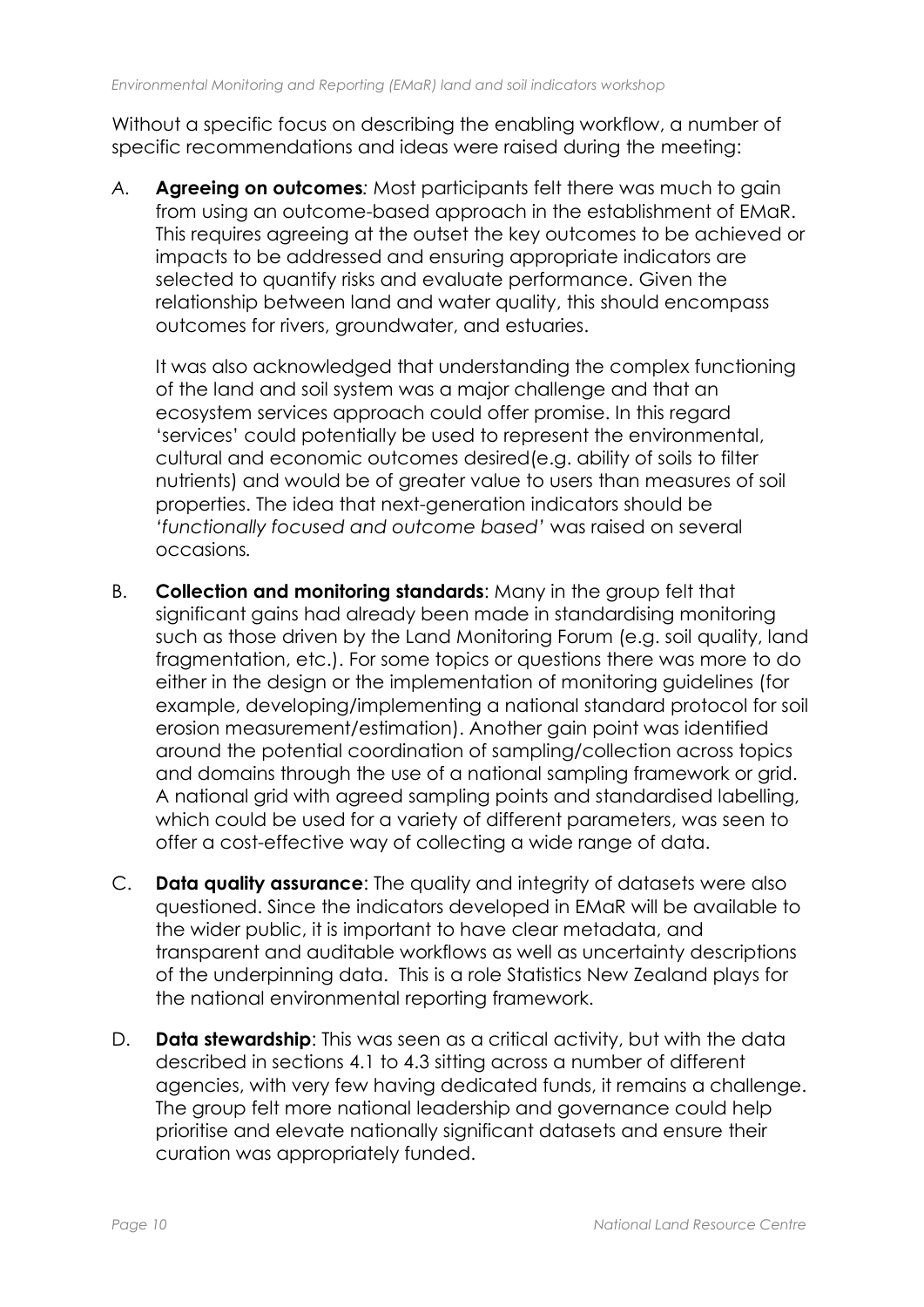Resourcing for the development and on-going maintenance of data sets was raised a number of times as a significant national issue.

E. **Data sharing**: As most supporting data are distributed across agencies, a significant challenge is to find ways (and resources) in which to aggregate and integrate them. The potential for building a national land use layer is a good example of the opportunity to integrate heterogeneous data from a variety of different sources (other examples include land use practice from various sector plans; soil quality from existing monitoring; the National Soil Database; and LUCAS plot data). However, this raises issues over ownership, confidentiality, licensing, and access – and who should be responsible for the stewardship of the aggregated products.

The opportunity to share data and ensure they are interoperable is becoming increasingly possible, however, through informatics techniques such as data standards, semantics, and web feature services.

- F. **Data delivery**: The main delivery platform for reporting agreed indicators for EMaR is the Land Air Water Aotearoa (LAWA) website. It is important that LAWA and other delivery platforms are capable of dealing with the characteristics of largely spatial data associated with the land domain (as opposed to point data with good temporal richness in the freshwater domain).
- G. **Telling the story**: This is both the starting point and end-point of the workflow. A number of participants identified the need to understand what stories need to be articulated as a way of guiding the development of the EMaR land framework (see the item on 'agreeing on outcomes'). Another important consideration is the way indicator data are synthesised and visualised to engage the wider public.

Finally, a number of generic recommendations were raised by the group, including developing more national-level leadership and governance so that the ongoing development of priority datasets was ensured. This includes clarifying the roles and responsibilities of the regional sector, MfE, and the research providers (mainly Crown Research Institutes) as well as agencies such as Statistics New Zealand and the Parliamentary Commissioner for the Environment, as they relate to individual components of the workflow to ensure effective operation of EMaR.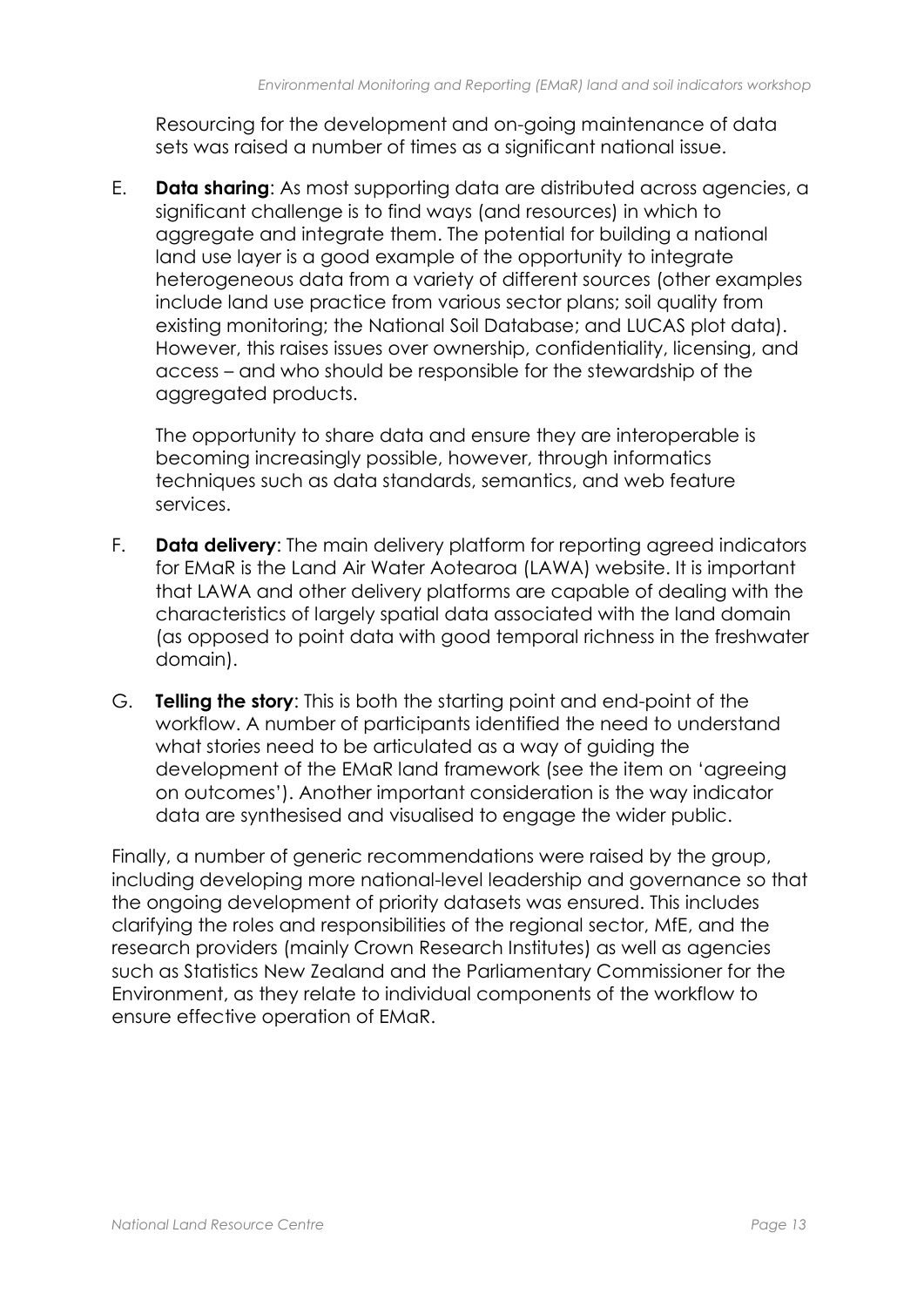### <span id="page-19-0"></span>**5 Conclusion**

The workshop was a useful forum to convene technical experts to help inform the scoping work of the *EMaR Land Project*. The workshop discussions revealed:

- The potential to develop 'next generation' environmental monitoring and reporting that is functionally focused and outcome-based; but this will require trade-offs to be made between using what we have now versus development of 'new' approaches and technologies
- The interest from a number of agencies to support EMaR and leverage related efforts; but this will require a 'whole-of-system' perspective, and clarity of roles and responsibilities, both across the system and in terms of the 'workflow' from data collection through to reporting
- The challenges of collecting, stewarding, and sharing data, given ongoing constraints relating to stable funding, ownership, licensing, and confidentiality; however, this is balanced by the potential of informatics techniques (e.g. data standards, semantics) to increase data sharing and federation
- The importance of secure and stable funding for data collection, interpretation, curation and delivery for both the regional sector and science providers to ensure the EMaR aspirations are met.

### <span id="page-19-1"></span>**6 Acknowledgements**

The authors thank all those that contributed to the workshop discussions and are particularly grateful for the direction of the EMaR Land Project team: Haydon Jones, Deborah Burgess, Andrew Burton, and John Drewry. We would also like to thank the Waikato Regional Council for funding the workshop and report compilation.